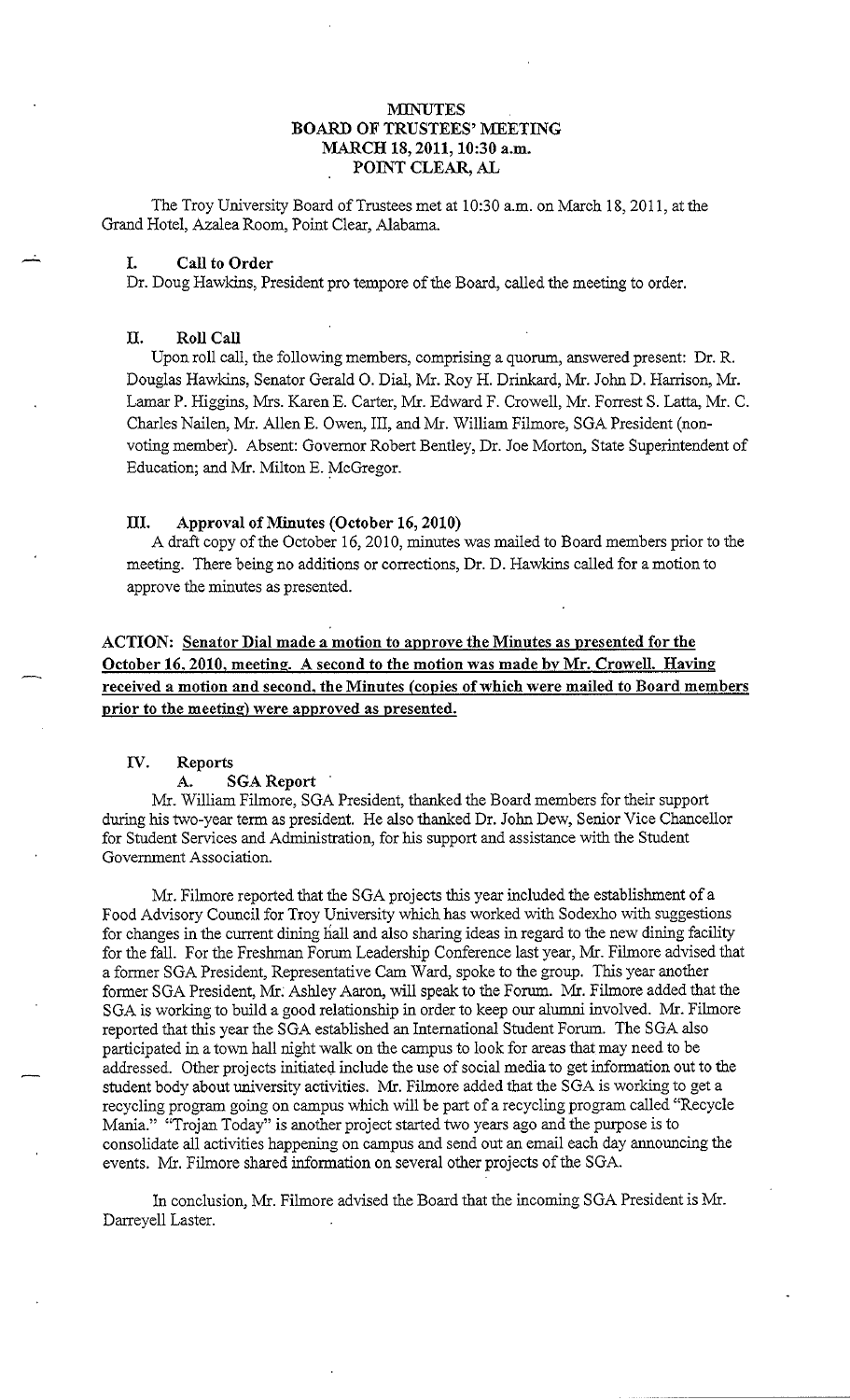At this time, Resolution No. 6, as shown in these minutes, recognizing Mr. Filmore was adopted on a motion as reflected below. Following adoption of Resolution No. 6, a framed copy of the resolution was presented to Mr. Filmore.

# **B. Board Committee Reports**

### o **Finance Committee, Honorable John Harrison**

Mr. Harrison introduced Resolutions No. 1 and 2 providing a brief explanation of each one. He reminded everyone that in these tough economic times Troy University has been financially fiscal to its students, faculty, staff, Board and the communities it serves and it will continue to do so. He commended the Chancellor, Dr. Jim Bookout, and others for their good work.

Following his comments, Mr. Harrison made a motion to adopt Resolution No. **1** 

• **Resolution No. I-Changing Tuition Rates and Fee Structure** 

**Resolution No. 1** 

**ACTION: Mr. Harrison made a motion to adopt Resolution No. I. A second to the motion was made by Mr. Higgins. There was no further discussion and Resolution No. 1, which follows, was adopted as presented.** 

## **Resolution No. I**

## Changing the Tuition Rates and Fee Structure

**WHEREAS,** Troy University has experienced a reduction in its state appropriations of approximately 30% from fiscal year 2008-2011; and has experienced a reduction in its ratio of "state appropriation to total budget from 29.3% for the fiscal year 2008 to 17.3% for the fiscal year 2011; and

**WHEREAS,** Troy University has become a self-reliant, tuition driven institution, only through good stewardship of its resources, sound financial management, and its entrepreneurial spirit has it been able to not only sustain itself during a declining economy but advance its mission; and

**WHEREAS,** Troy University's current tuition structure is as follows; and

- 1. Undergraduate per credit hour tuition \$216
- 2. Graduate per credit hour tuition from \$246
- 3. eCampus tuition-undergraduate per credit hour tuition \$250
- 4. eCampus tuition graduate per credit hour tuition \$420
- 5. eCampus tuition- MBA program per credit hour tuition \$420
- 6. eArmyU tuition per credit hour tuition \$250

**WHEREAS,** Troy University's current fee structure is as follows; and

- 1. Student dining fee of\$100 per term for Troy campus students taking 9+ er. hr.'s (unless all 9 are online)
- 2. General Fee \$24.00 per credit hour

**WHEREAS,** Troy University's proposed tuition and fee structure for the 2012 Academic Year will need to include information and calculations that will not be available until May 2011.

**THEREFORE, BE IT RESOLVED BY THE BOARD OF TRUSTEES** that Troy University proposes to increase the tuition and fee structure with the understanding that the Chancellor is authorized to set the final rate at some date after the legislative budget process is final.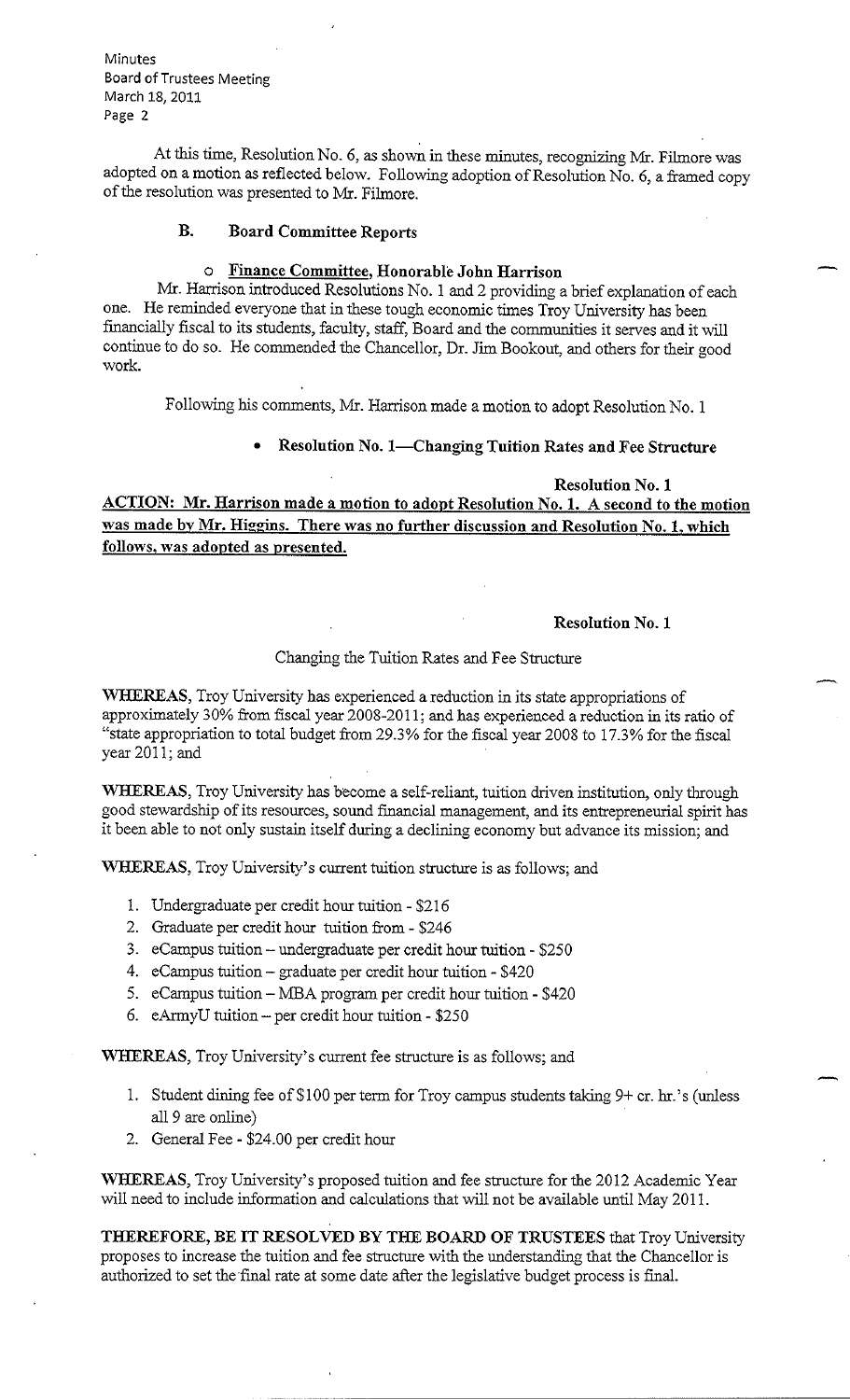## **Resolution No. 2-Transfer of Surplus Assets to Not-for-Profit**

## **Organizations**

Mr. Harrison advised that Resolution No. 2 is more of a "housekeeping" measure to provide transfer of surplus assets to non-profit organizations. He added that what the resolution accomplishes is providing the authority for the university to transfer equipment and assets in good working order to non-profit organization in lieu of a formal public sale.

Mr. Harrison made a motion to adopt Resolution No. 2

**Resolution No. 2 ACTION: A motion to adopt Resolution No.2 was made by Mr. Harrison. A second was provided by Mr. Crowell. There being no further discussion, Resolution No. 2, which follows, was adopted.** 

## **Resolution No. 2**

## **Transfer of Surplus Assets to Not-for-Profit Organizations**

State of Alabama 1975, Title 41, Article 6 (Sections 41-16-120 through 125); and

**WHEREAS,** the code requires a formal sale to the general public of equipment and certain furnishings which have been deemed as no longer providing a benefit to the mission of the University; and

**WHEREAS,** Troy University periodically desires to supply Not-for-Profit Organizations with needed equipment and furnishings; and

**WHEREAS,** the Board of Trustees has the authority (Sections 16-56-2 and 16-56-7) to dispose of property as it may deem in the best interest of the university.

**THEREFORE BE IT RESOLVED** by the Board of Trustees of Troy University to authorize the University to transfer surplus equipment and furnishings in good working condition, in lieu of a formal public sale. Examples include, but are not limited to, band instruments, school desks, office desks, office furniture and science equipment. The process shall be implemented by the Department of Asset Management under the supervision of the Senior Vice Chancellor for Finance & Business Affairs.

**ACTION: At this time, Senator Dial made a motion that the Board go into Executive Session in order to discuss the reputation and character of former and current university emplovees. This is allowed as set forth in Section 7(a) of the Open Meetings Act," he added. The motion received a second from Mr. Higgins. The chair called for a voice vote. Prior to the vote, as a point of clarification, Mr. Harrison asked if when the Board comes out of Executive Session it will come back out of session by a motion/second/vote? The chair responded the Board will reconvene in approximately 30 minutes and will come back into the full session by a second and vote. He added that there will be no votes in the Executive Session; all voting will be done in open session. The voice vote of Board Members in attendance to go into Executive Session follows: Dr. Doug Hawkins, Yes; Mrs. Karen Carter, Yes; Mr. Ed Crowell, Yes; Senator Gerald Dial, Yes; Mr. Roy Drinkard, Yes; Mr. John Harrison, Yes; Mr. Lamar Higgins, Yes; Mr. Forrest Latta, Yes; Mr. Charles Nailen, Yes; and Mr. Allen Owen, Yes. The chair stated that hearing this vote the Board would now** go **into Executive Session.** 

Following Executive Session, on a motion from Mr. Harrison, seconded by Mr. Owen. the Board's regular session reconvened.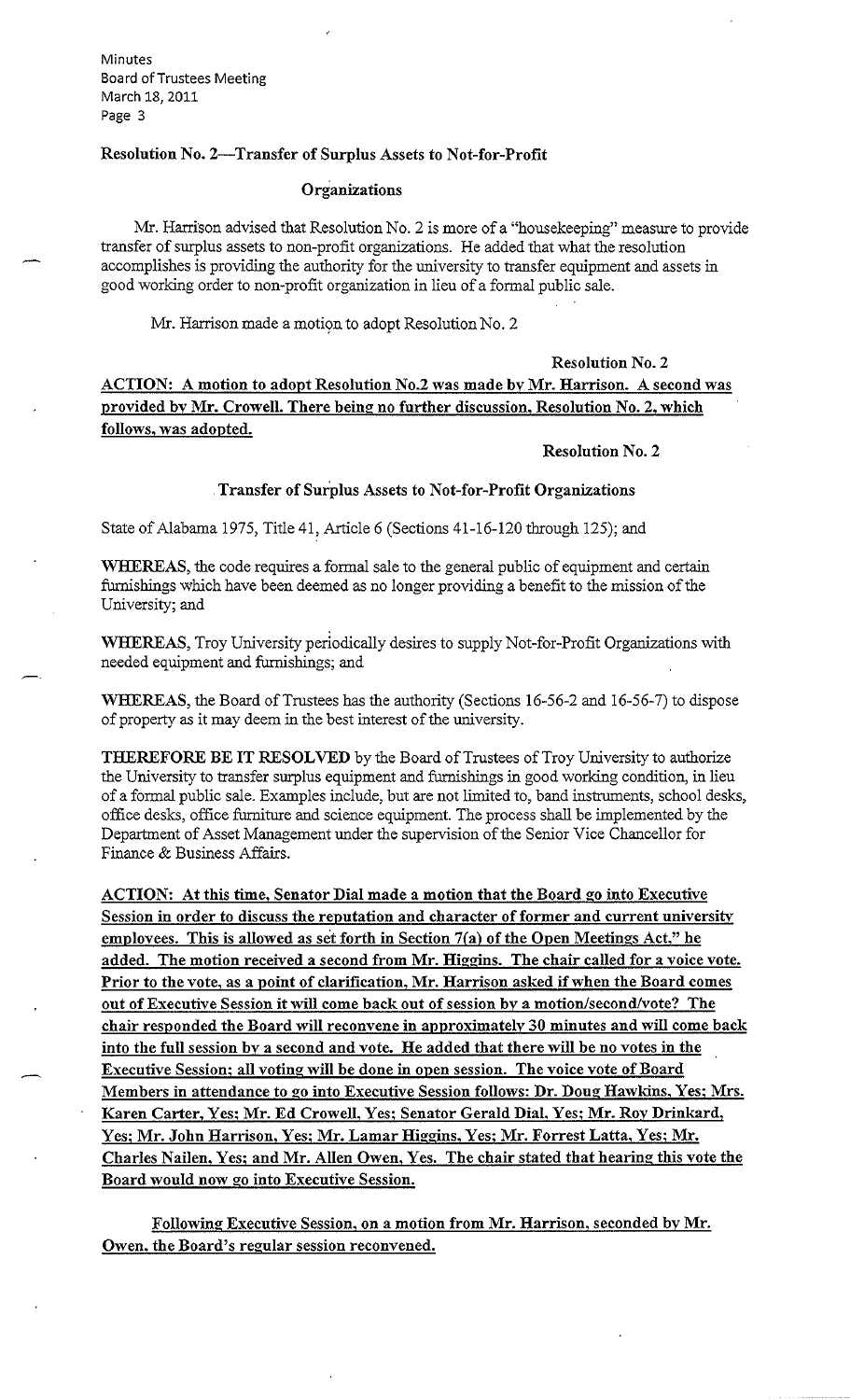# **Executive Committee, Dr Doug Hawkins**

# • **Resolution No. 3-- Alcoholic Beverages Policy**

At this time the chair entertained a motion to adopt Resolution No. 3 which follows.

# **ACTION: Mr. Owen made a motion to adopt the following resolution approving an alcoholic beverage policv. Seconded by Mr. Crowell, Resolution No. 3 as previously discussed by the Board, was approved unanimously.**

### **Resolution No. 3**

# **··Alcoholic Beverages Policy**

**WHEREAS,** Troy complies with and upholds all federal, state, and local laws that regulate and prohibit the possession, use, and distribution of alcohol, prescription drugs not prescribed by medical personnel, and/or illicit drugs; and

**WHEREAS,** students, faculty, staff, and employees of Troy, are hereby notified of the University's alcoholic beverages policy and are expected to adhere to the guidelines set forth by the University;

**THEREFORE BE IT RESOLVED** that Troy University amends its alcohol beverage policy to include all campuses brought together under the One Great University initiative. Effective immediately, Troy University will utilize the policy provided below.

Troy University Alcohol Policy

## **Alcoholic Beverages Policy Statement**

Troy University recognizes that the use of illicit drugs and the abuse of alcohol interfere with the rights of everyone to a safe and productive educational environment or workplace. Troy University has a legal obligation to maintain a drug-free school and drug-free workplace. Accordingly, Troy complies with and upholds all federal, state, and local laws that regulate or prohibit the possession, use, or distribution of alcohol, prescription drugs not prescribed by medical personnel, and/or illicit drugs. Unless otherwise stated by law, each individual retains responsibility for his or her mental or physical state, even if altered by alcoholic beverages or other drugs. Students, faculty, staff, and employees of Troy, are hereby notified of the University's alcohol policy and are expected to adhere to the guidelines set forth in this policy.

## **Summary of State and Local Laws Regarding Alcohol**

All campus leaders (faculty, staff, students) must ensure compliance with the following laws of the State of Alabama and the City of Troy:

- 1. Possession, use or purchase of liquor, beer, or wine by persons under 21 years of age. (Code of Alabama, 28-3-266)
- 2. Sale or advertisement of sale of alcoholic beverages without a license.
- (Code of Alabama, 28-3-60:10)
- 3. Public drunkenness. (Code of Alabama, 28-3-260:3)
- 4. Providing liquor, beer, or wine to an underage individual. (Code of Alabama, 28-3-261)
- 5. Sale of alcoholic beverages on Sunday. (Code of Alabama, 28-3-261)
- 6. Driving while under the influence of alcohol or controlled substances. (Code of Alabama, 32-5A-191)

#### **University Regulations**

- 1. No individual under the legal drinking age of 21 years will be allowed to consume, serve, sell, or possess alcohol on university property.
- 2. Public drunkenness or driving under the influence on campus is prohibited.
- 3. The consumption of alcohol by those of legal drinking age will be restricted to the following properties of Troy University:
	- a. The Arboretum Building
	- b. Hawkins Adams Long Hall of Honor
	- c. Dining facility in specified areas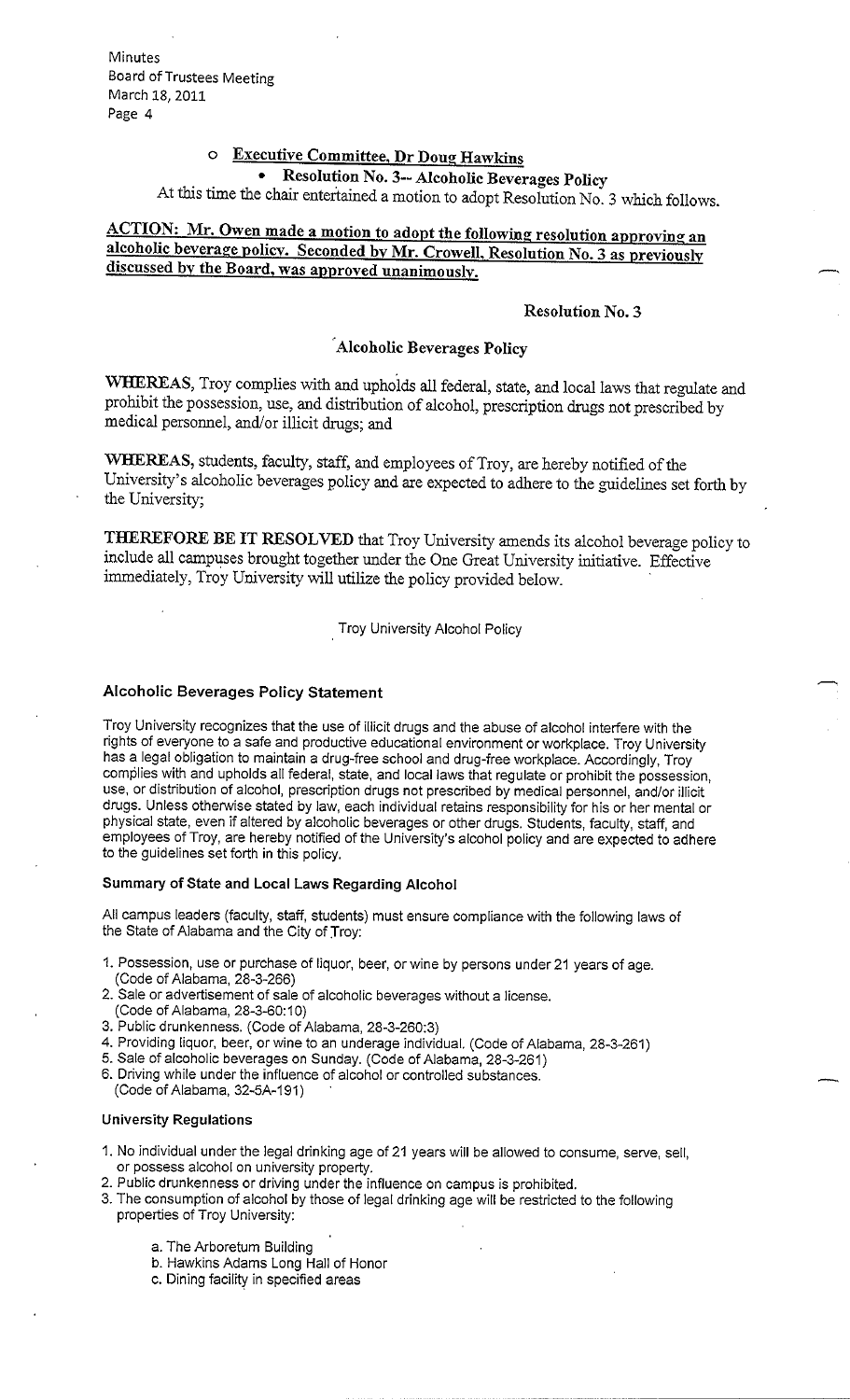- d. Tailgate Terrace(s)
- e. Riddle-Pace Field/Stadium
- f. Stadium Club and Executive Suites
- g. Other sports venues/locations as approved by the Chancellor
- h. Private university living quarters where those present are of legal drinking age. Consumption or display of alcoholic beverages in the public areas of residence halls is prohibited.
- i. For faculty sponsored events, the designee is the Senior Vice Chancellor for Academic Affairs; for events sponsored by the university administration, the designee is the Senior Vice Chancellor for Finance and Business Affairs; for development and alumni events, the designee is the Senior Vice Chancellor for Advancement and External Relations; and for all student services groups, the designee is the Senior Vice Chancellor for Student Services and Administration. Chancellor in coordination with the Athletic Director will approve the use and/or sale of alcohol at athletic events. The consumption of alcohol at other campus locations will be approved by the respective Campus Vice Chancellor in accordance with above policies.
- 4. Sponsorship of events promoting or glamorizing the consumption of alcoholic beverages is prohibited (i.e., two for one specials, beer bashes, happy hours, etc.).
- 5. On-campus advertisements directly promoting consumption of alcoholic beverages are prohibited.
- 6. Campus organizations must enforce additional group/individual standards, as directed by their national or international organizational bylaws, which may be more restrictive than those established in this policy.
- 7. The consumption of alcohol during university field trips, off- campus student group activities, and other student-oriented off campus events is prohibited, unless in compliance with applicable laws and regulations (i.e., students are 21-years old, travel abroad where laws on alcohol consumption are less restrictive).
- 8. University employees are strongly advised not to provide alcohol for students at off-campus locations. Employees choosing to provide alcohol to students do so outside the scope of their employment and assume all risks.
- 9. The university may employ an agent for the purpose of selling alcohol at athletic events. The agent will be obligated to follow all the requirements of this policy. The Athletic Director in conjunction with the Senior Vice Chancellor for Finance and Business will recommend agent selection to the Chancellor. The Chancellor will have final authority for designating an agent.

#### **Policy Violations**

Enforcement of the alcohol policy for students shall reside in the Office of the Senior Vice Chancellor for Student Services and Administration, with the university's judicial officer acting as the initial contact for such violators. Enforcement of the alcohol policy for faculty resides with the Senior Vice Chancellor for Academic Affairs and for staff with the Senior Vice Chancellor for Finance and Business Affairs respectively. Violations in these areas will be handled by the University Personnel Advisory Committee. Enforcement on other campuses will be with the respective officials in the reporting chain of the officials previously cited.

Violations of the Troy University Alcohol Policy will be handled as follows:

University Organizations

First Time Offenders, within an academic year:

- A. Will be referred to the university judicial officer for disciplinary action.
- B. Will be fined \$200.\*
- Repeat Offenders, within an academic year:
	- A Will be referred to the university judicial officer for appropriate disciplinary action to include possible revocation or recognition as an approved organization.
	- B. Will be fined \$500.\*

#### **Students**

First Time Offenders, within an academic year:

- A. Will be referred to the university judicial officer for disciplinary action, in accordance with the Standards of Conduct as outlined in The Oracle, to include community service, alcohol assessment and/or counseling, or suspension.
- B. Will be fined \$75. \*

Repeat Offenders, within an academic year:

- A Will be referred to the university judicial officer for disciplinary action to include community service, alcohol assessment and/or counseling, or suspension.
- B. Will be fined \$150.\*

#### Faculty/Staff

Violations of the alcohol policy by faculty/staff will be handled by the University Personnel Advisory Committee.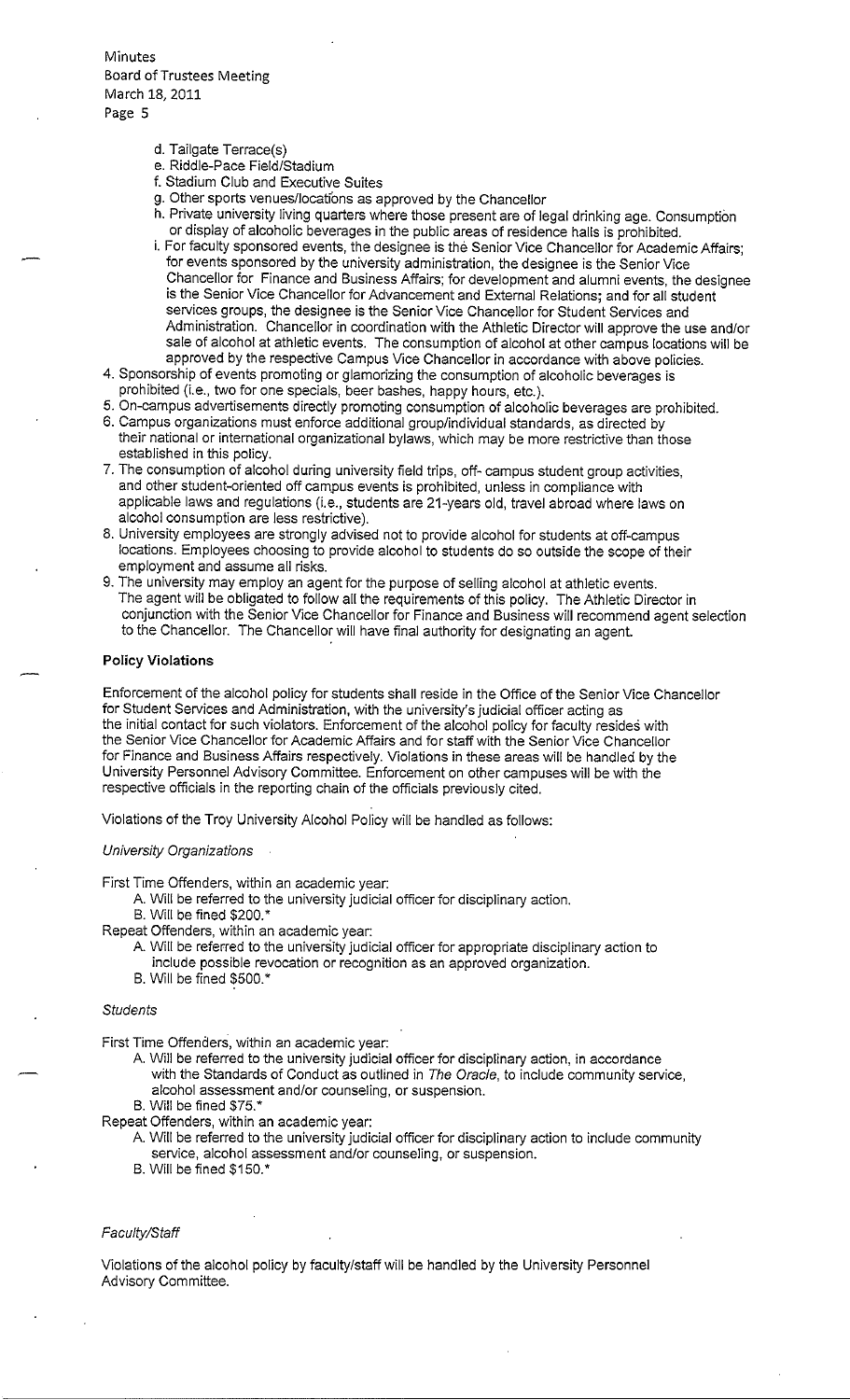\*Money collected from fines for alcohol policy violations will be used specifically for alcohol education programs. **If** it is determined that the student does not have the ability to pay the monetary fine, the student will be required to work the fine off through school services, to be determined by the Judicial Officer.

#### **Services Provided**

Troy provides free, confidential counseling for students having drug or alcohol abuse problems within the SAVE Project/Personal Counseling office or through similar programs on other campuses. Referrals for extended treatment may be made to community counseling and local treatment programs. Individuals not covered in the above areas should check with their respective campus counseling services to acquire necessary help or contact the Troy Personal Counseling office for further information.

#### **Policy Distribution**

The alcohol policy is made available to students, employees, and the general public through these key means:

- The Oracle, the student handbook, published and distributed through the Senior Vice Chancellor for Student Services and Administration office.
- The Bulletin, published and distributed through the Senior Vice Chancellor for Academic Affairs.
- The Faculty Handbook and The Staff Handbook, published and distributed by the Human Resources department.
- ePolicy Manual maintained by Senior Vice Chancellor for Academic Affairs.
- Housing and Residence Life Policy maintained by Senior Vice Chancellor for Student Services and Administration.
- Troy University Facility Reservation Policy maintained by Senior Vice Chancellor for Finance and Business Affairs.

Further, the Athletics office will cite this policy in its key publications. And, each Campus Vice Chancellor will provide appropriate guidelines for each campus.

#### **Policy Review**

The university's standing committee, The Substance Abuse and Prevention Committee, will annually review the university's alcohol policy across the campuses to assess tts effectiveness. Recommended revisions will be presented to the Senior Vice Chancellor for Student Services and Administration.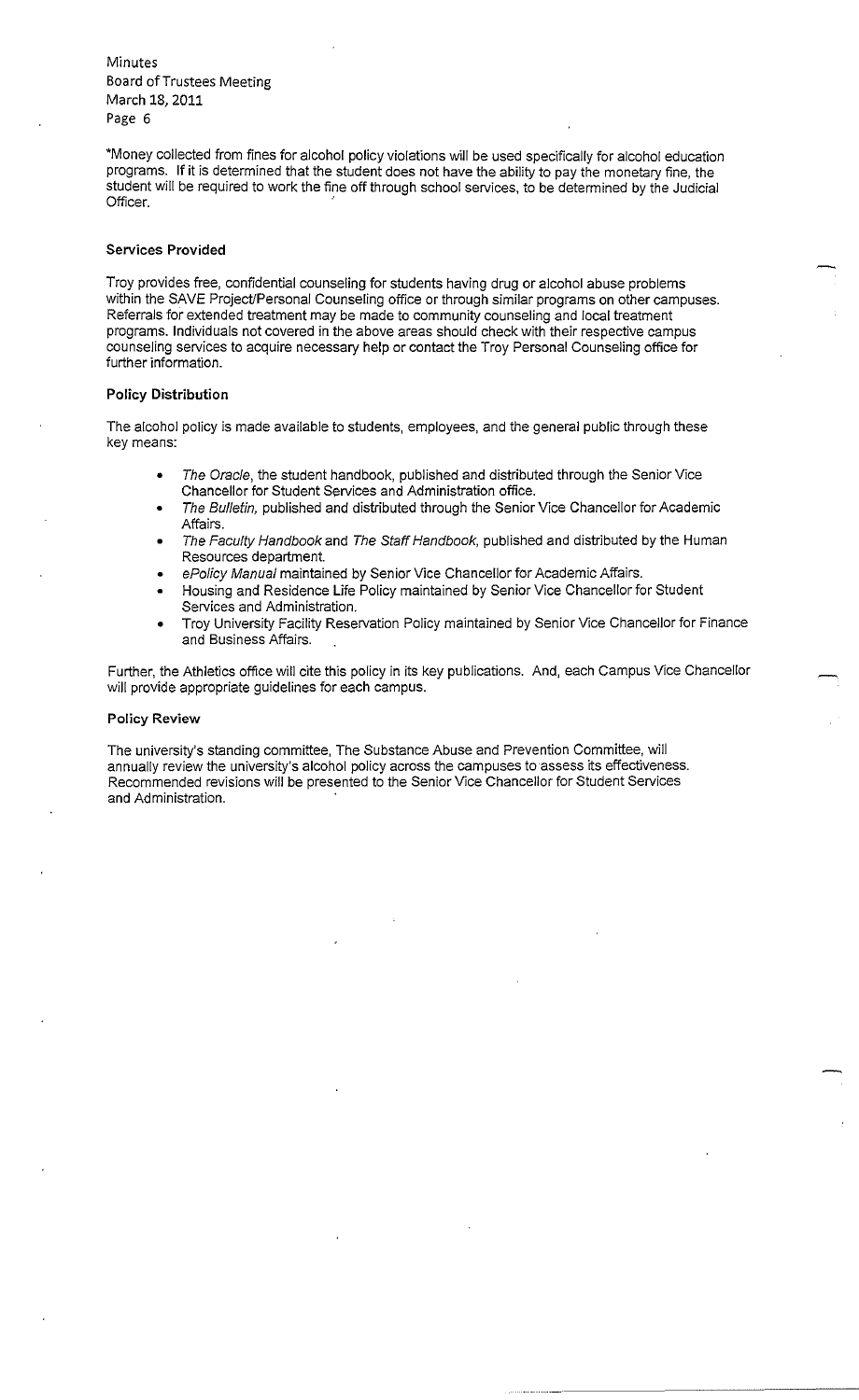> • **Resolution No. 4-Naming of Athletic Facilities**  The chair called for a motion to adopt Resolution No 4. The following action was taken.

# **ACTION: Mr. Harrison made a motion to adopt the following resolution regarding naming of athletic facilities. The motion received a second from Mr. Higgins. There being no discussion, Resolution No. 4 which follows was approved by the Board.**

#### **Resolution No. 4**

## **Naming of Athletic Facilities**

**WHEREAS,** Troy University possesses the premiere athletic venues in Wiregrass region of Alabama; and

**WHEREAS,** the Board of Trustees reaffirms that naming of a university facility in honor of an individual to be one of the highest distinctions it can bestow; and

**WHEREAS,** the naming of a facility is not only a high honor but also a conspicuous honor; and

**WHEREAS,** the Board of Trustees reaffirms its resolution of May 9, 2003 and desires that certain naming opportunities be announced at significant occasions;

**THEREFORE,** the Board of Trustees looks to the Chancellor to make special public announcements when next appropriate in accordance with expressed desire of the Trustees.

## • **Resolution No. 5--Designation of Annual Meeting**

The chair called for a motion to approve the following resolution designating July 22, 2011, as the annual meeting of the Board. It was noted the meeting will be held in conjunction with commencement.

## **Resolution No. 5**

**ACTION: Mr. Crowell made a motion to adopt Resolution No. 5. A second was received from Mrs. Carter. There being no discussion, Resolution No. S. which follows, was adopted by the Board.** 

#### **Resolution No. 5**

### **Designation of Annual Meeting**

**BE IT RESOLVED,** that the meeting of the Board of Trustees of Troy University on July 22, 2011, be and is hereby designated the annual meeting as provided for in the Code of Alabama, 1975, §16-56-4.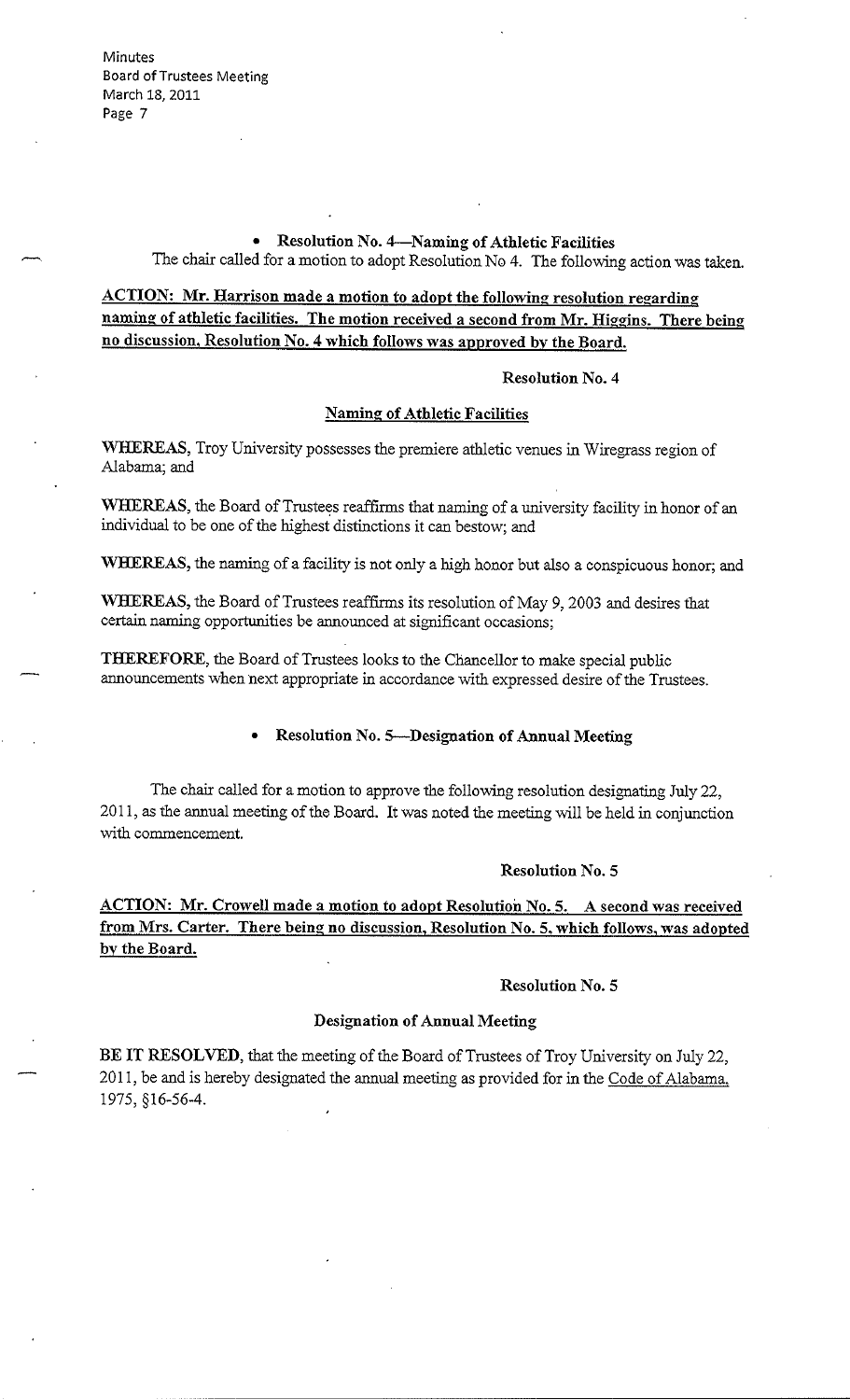### **Resolution No. 6**

# • **Resolution No. 6--Commending Mr. William Filmore**

## **ACTION: Resolution No. 6 was adopted on a motion made by Mr. Owen and seconded by Mrs. Carter.**

## **Resolution No. 6**

## **Commending Mr. William Filmore**

**WHEREAS,** William Filmore served as President of the Troy University Student Government Association for the 2010-2011 academic year; and

**WHEREAS,** Mr.Filmore has exhibited outstanding leadership qualities and has played an integral role in the growth and progress of the University; and

**WHEREAS,** Mr. Filmore is an exemplary advocate of Trojan Spirit and has ably represented the student body on the Board of Trustees, among the faculty and staff and in the greater community;

**THEREFORE BE IT RESOLVED,** that the Board of Trustees hereby recognizes William Filmore for his service as Student Government Association President and wishes him the best for future success.

## • **Resolution No. 7-Commendation Resolution**

A call was made for a motion to approve Resolution No. 7. The following action was taken.

## **Resolution No.** 7

## **ACTION: Resolution No. 7 was adopted on a motion made by Mr. Nailen and seconded by Senator Dial.**

#### **Resolution No. 7**

## **Honoring Ed D. Roach, Ph.D.**

**WHEREAS,** Dr. Ed Roach joined Troy University's administrative leadership serving as the Executive Vice Chancellor and Provost from March 2002 to September 2010; and

**WHEREAS,** Dr. Roach's range of academic and management expertise contributed an integral role in the growth and progress of Troy University; and

**WHEREAS,** Dr. Roach's organizational skills and leadership greatly facilitated the transformation to "One Great University" from three independently accredited universities;

**THEREFORE BE IT RESOLVED,** upon recommendation of the Chancellor, that the Board of Trustees hereby recognizes Dr. Ed Roach for his service to Troy University and higher education in the State of Alabama.

**V. Other** 

Dr. D. Hawkins called upon Mr. Higgins. He moved that an ad-hoc committee be formed for the purpose of reviewing the Bylaws of the Troy University Board of Trustees.

Resolution No. 8

## **ACTION: Mr. Higgins' motion to form an ad-hoc committee to review and amend the Bvlaws of the Board of Trustees received a second from Senator Dial. The chair identified**